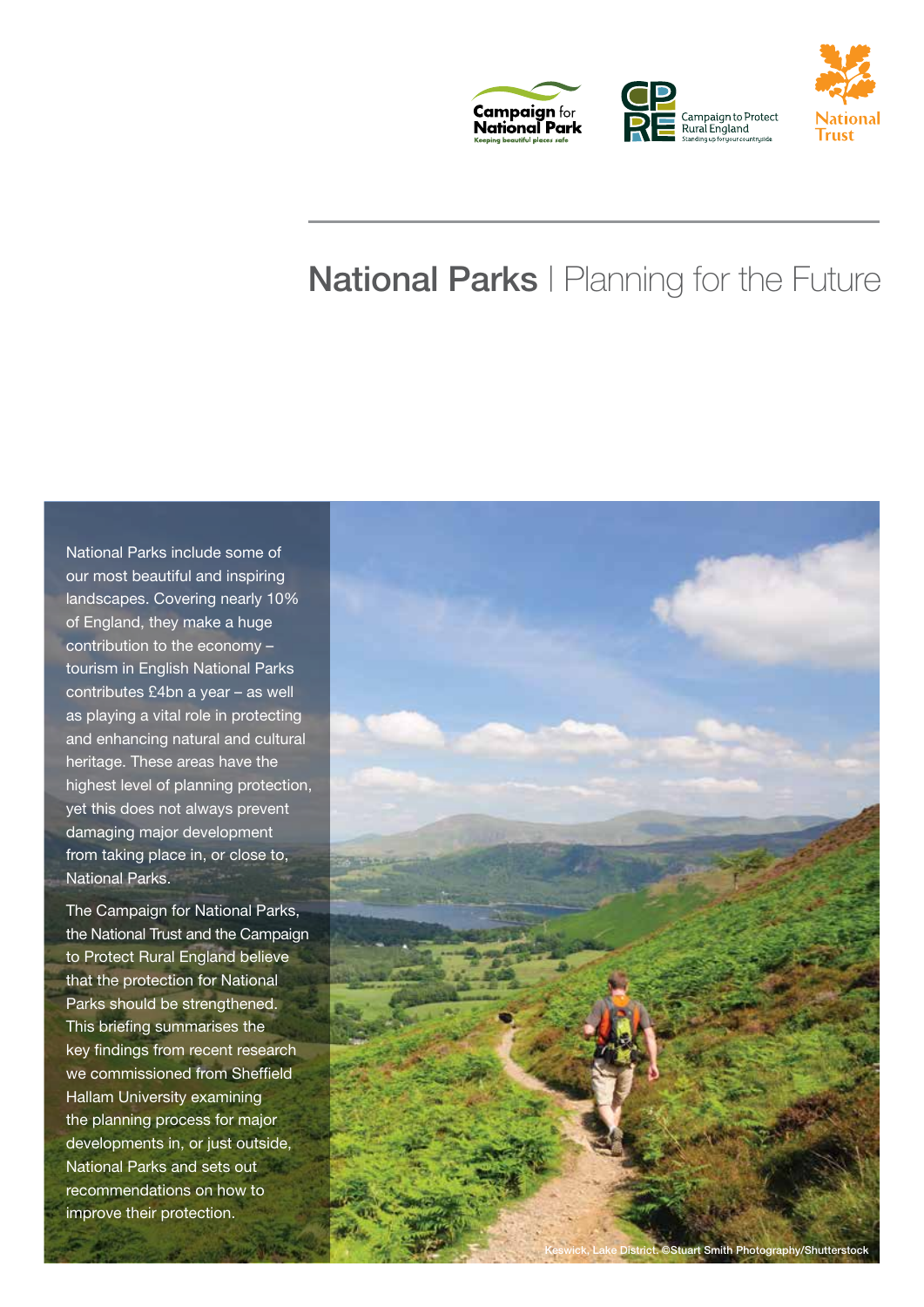### Planning and National Parks

National Parks are among our most diverse and valued landscapes and are designated for their natural beauty, wildlife, cultural heritage and recreational opportunities. They have the highest level of planning protection due to these special qualities.

The major development test ("the test") is a well-established part of national planning policy. The test makes it clear that planning permission should be refused for major developments in National Parks (and Areas of Outstanding Natural Beauty) except in exceptional circumstances and where it can be demonstrated they are in the public interest. This is intended to provide a framework to enable major development proposals to be assessed so that the conservation and enhancement of the landscape is given the greatest priority. Yet, as cases such as the North York Moors National Park Authority (NPA) decision to grant permission for the world's largest potash mine demonstrate, there is a risk that the additional protection for National Parks is not being given sufficient emphasis.

The Campaign for National Parks, the National Trust and the Campaign to Protect Rural England believe more needs to be done to strengthen the protection, and enhancement, of National Parks. We commissioned Sheffield Hallam University to investigate the effectiveness of national and local planning policies in protecting National Parks and to identify whether changes were needed to strengthen this protection. The work analysed local plan policies for National Parks and undertook interviews with senior planning officers in National Park Authorities to investigate the decisionmaking process in around 70 major development planning applications. It also drew on the experience of National Park Societies, CPRE groups and National Trust planning advisers involved in responding to these applications locally.



# Key Findings

The findings of the research highlight the pressures faced by NPAs and other local planning authorities dealing with planning applications for major development in or close to National Parks. They show the complexities in interpreting the current policies on major development in national planning policy. The main findings are:

- The existing test, as set out in the National Planning Policy Framework (NPPF) is generally 'fit for purpose' and well supported by National Park Authorities (NPAs). However, the research identified strong support for more guidance, rather than prescription, on the meaning of major development and key terms within the major development policy.
- There is considerable variation between the NPAs in the definition they use for major development and the way in which they implement the test, both in policy and in practice. This can lead to confusion and the potential for inadvertent 'policy shifts' as NPAs apply different degrees of local context or national significance within their definitions.
- There are wide variations in the interpretation of some of the terms in the test, at both a national and local level. Phrases such as 'public interest', 'national considerations', 'national significance' and 'exceptional circumstances' are vague and the research suggests that further guidance would be helpful.
- The precise wording in the test has been amended over time in response to government planning policy changes and ministerial statements on its interpretation. However, the research found little evidence to suggest that changes to major development policy have had any significant impact on local decisions in the National Parks. Instead, decisions appear to reflect central government's agenda at any particular time and the continuing challenge of supporting National Park purposes whilst enabling local economic development.
- EU regulations, such as the Birds and Habitats Directives, have often played an important role in protecting National Parks from development that would damage the ecology of these sensitive landscapes, particularly when NPA decisions need to be defended at a planning appeal. NPA officers felt that these regulations often carried greater weight with Planning Inspectors than the National Park designation, particularly where faced with pressures such as housing need and major industrial and transport infrastructure.
- There are examples of excellent working relationships between NPAs and adjacent local authorities but there are also cases where the duty to have regard to National Park purposes, which applies to all public bodies, is not well understood or satisfactorily implemented. There also appears to be some confusion over the weight that adjacent local planning authorities should apply to the adverse impacts on a neighbouring National Park of major development in the surrounding area.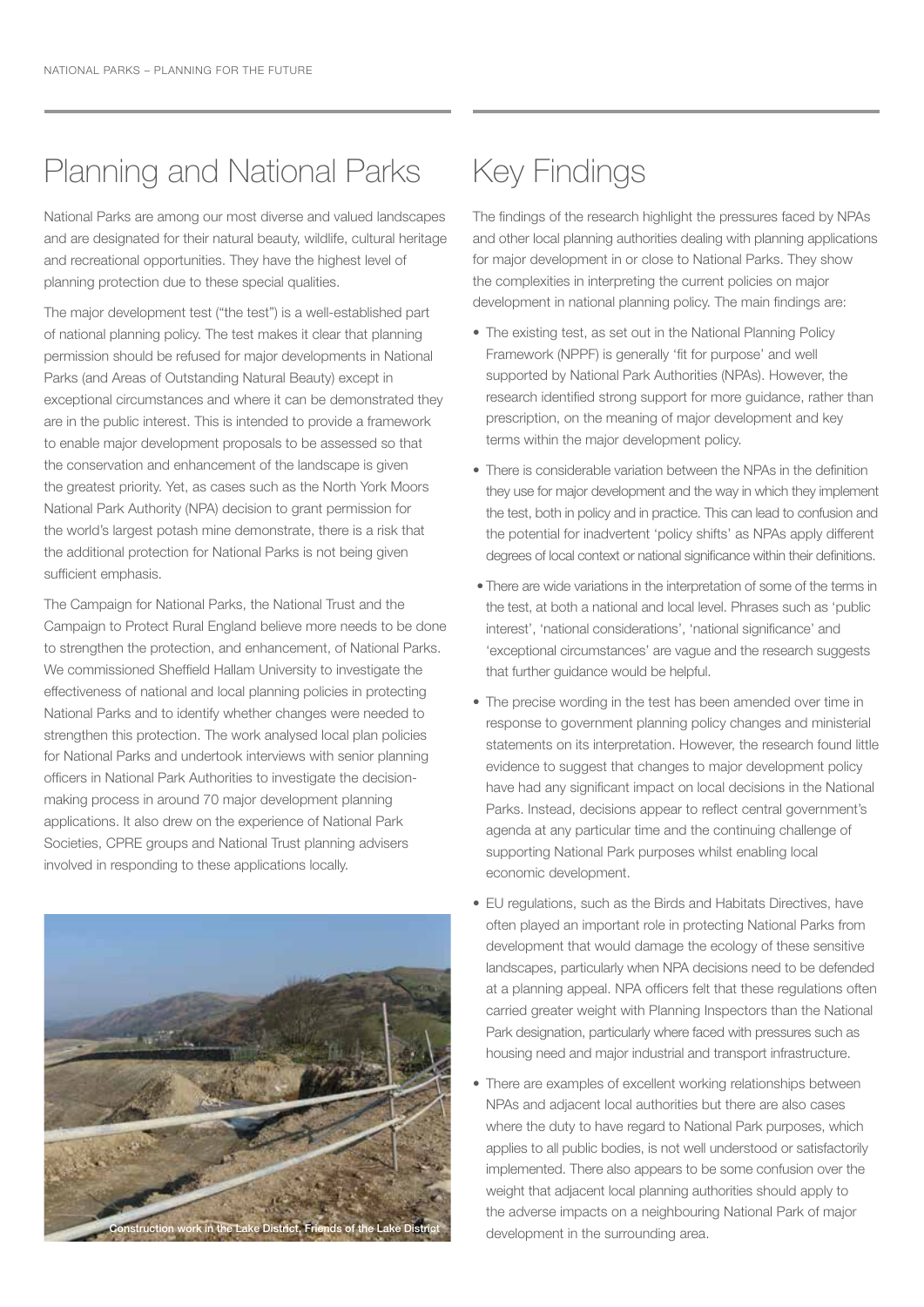#### The research identified many examples of good practice including:

- Making reference in local policy to the National Park's special qualities in relation to the test.
- The use of pre-application advice and negotiation with developers to resolve issues.
- The use of neighbourhood plans to identify local needs (particularly housing need).
- Using NPA Member and officer workshops and training both within NPAs and in partnership with adjacent local planning authorities to explore some of these issues.

Badgworthy Water, Exmoor National Park, photography by John Starkey

### Case Studies

The research examined a number of planning applications in more detail and there is further information on these in the full research report. These two case studies illustrate the contrasting outcomes for two recent major developments which conflict with National Park purposes.

## North York Moors National Park Potash mine

#### Status: Approved

Details: The world's largest (by volume) potash mine was approved in the North York Moors National Park in summer 2015. NPA planning officers made an open recommendation to the NPA Board, but they had concluded that there were conflicts with both local and national policy and that the proposal did not meet 'exceptional circumstances' – the highest bar that planning policy requires. The officers advised that the economic benefits and extent of the mitigation and compensation offered through planning obligations did not outweigh the extent of damage and clear conflict with the local development plan. They summarised that 'the greater public interest is considered to be that of the statutory National Park purposes which protect the North York Moors for the benefit of the nation.'

Despite the clear conflict with National Park purposes, the proposal was approved by a single vote. Construction is expected to start in 2017 and will be visible from 12% of the National Park.

### New Forest National Park Solar farm

#### Status: Refused

Details: The New Forest NPA refused permission for a 14 hectare solar farm on two fields, with associated plant buildings, perimeter fencing, CCTV cameras, landscaping and associated works. The application was refused as it conflicted with the local plan, would impact on landscape character and the special qualities of the National Park, road safety, inadequate access to the site and loss of grazing land essential to the future of commoning.

The decision in late 2014 was appealed by the developer and the application was subsequently approved by a planning inspector in 2015. The planning inspector's decision was then overturned by the Secretary of State, who in 2016 dismissed the appeal on the same grounds as the NPA, stating that 'exceptional circumstances' had not been demonstrated.